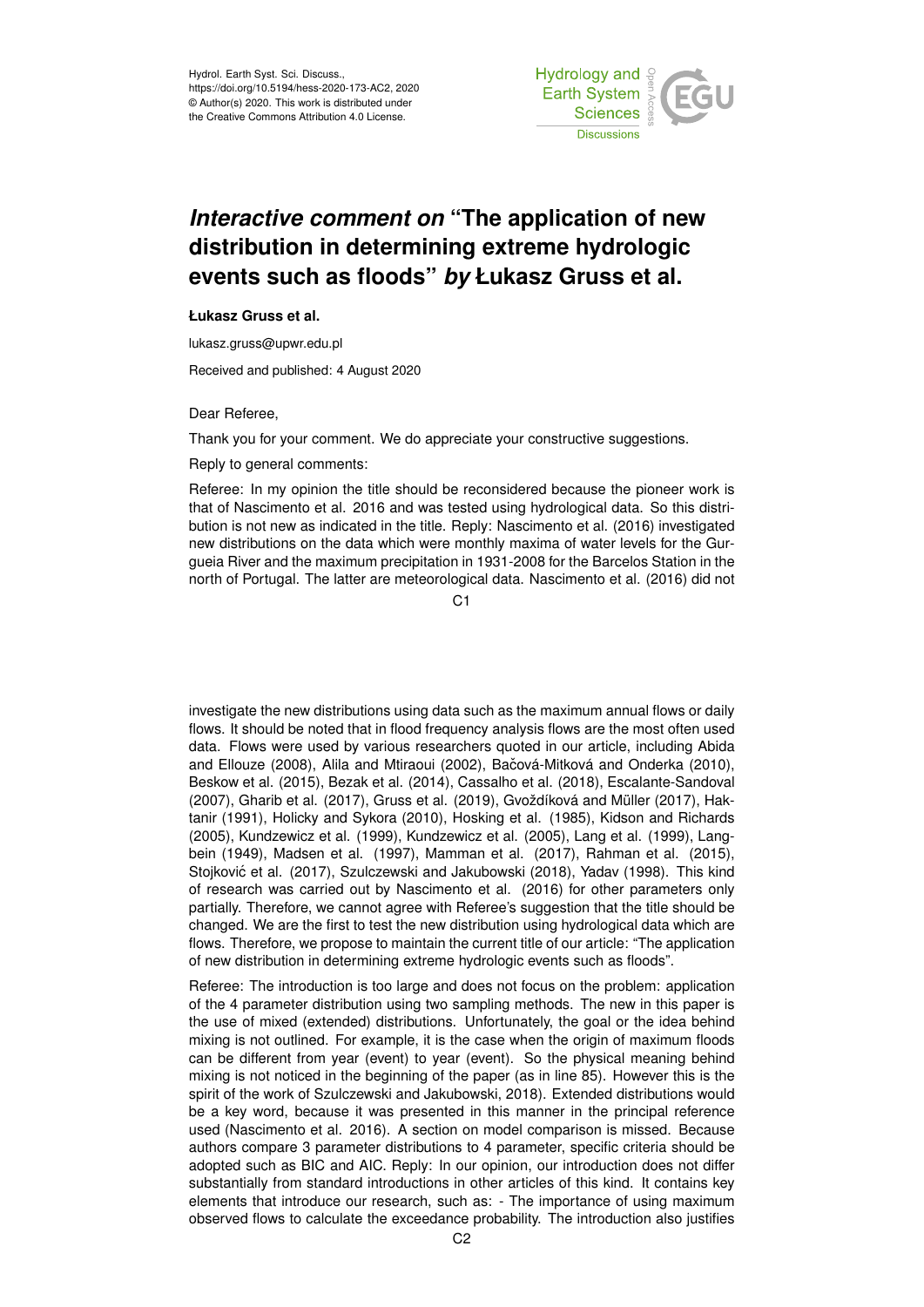the selection of water gauge stations for hydrological analysis. - Presentation of the applied Flood Frequency Analysis (FFA) methods such as the Annual Maximum (AM) and the Peaks Over Threshold (POT) and the distributions studied in the world, along with the methods of estimating distribution parameters. - Moreover, the problem of genetic heterogeneity as well as statistical heterogeneity that each researcher encounters when using long observation series to analyze the distributions was discussed. - The introduction justifies the selection of 3-parameter distributions for our research. - The results of the research on mixed distributions were presented, as well as the research on new distributions carried out by Nascimento et al. (2016). We cannot agree with the Referee that the novelty of the article is the study of mixed distributions (as claimed by the Referee). For us, the comparison the new GGEV distribution and the 3-parameter distributions is new. Similarly, the aim of our study, stated by us in the article, is different from that mentioned by the Referee. Please note that the new GGEV distribution has 4 parameters. The first three of them appear in the GEV distribution: location, scale and shape, while the fourth parameter is an additional shape parameter. As a result, these 4 parameters shape the values determined by the GGEV distribution. On the other hand, the mixed distribution consisting of two distributions, e.g. the mixture of gamma and GEV presented by Szulczewski and Jakubowski (2018), include all the parameters from these two mixture components. In this case, 6 parameters. In our opinion, the GGEV distribution studied by us is preferred than a mixed distribution consisting of two or more distributions, because the estimation of its parameters is easier. According to Otiniano et al. (2019), extensions such as the dual gamma GEV distribution (GGEV), the exponentiated GEV distribution (EGEV), the transmuted GEV (TGEV) distribution and the q-GEV could constitute a new distribution class. In what regards the Referee's comment on adding a chapter on the comparison of models using the AIC and BIC criteria, we have to say that this would mean a significant expansion of this already extensive article. But at the same time we would like to point out that our goal was to find out which distributions, in which method (AM or POT) and with which method of estimation are best fitted to empirical data. It was not our goal to com-

C3

pare the distributions with each other. We used the following tests: the Chi-squared (χ2), the Kolmogorov-Smirnov (K-S) and the Mean Absolute Relative Error (MARE). Our choice was not accidental because we discussed our results with other authors, including Beskow et al. (2015), Cassalho et al. (2018), Escalante-Sandoval (2007), Haktanir (1991), Mamman et al. (2017), Szulczewski and Jakubowski (2018), Zhang (2007). Our methods were the same or similar to those used by these authors. In our opinion, the comparison of models using the AIC and BIC tests could be presented in a separate, follow-up article.

Our answers to specific remarks:

Referee: Abstract line 13 : it is not clear that authors discussed the parameter accuracy, later in this paper. Reply: We thank the Referee for pointing this out. We mentioned this issue in the abstract, but we should also indicate it in the introduction at the end of line 144. We hinted that in order to use a mixed distribution, many parameters should be estimated. For example, six parameters can be difficult to estimate. We mentioned that this was a disadvantage of mixed distributions, in which the mixture components are two or more distributions. Szulczewski and Jakubowski (2018) discuss the difficulties in estimating the parameters of such mixed distributions as follows: "In the case of the MIX distribution, it is much more difficult to work with the doubled number of parameters in trying to fit the mixture distribution." Also, Vaidyanathan and Lakshmi (2016) report it as follows: "However, computing time taken by the proposed method to obtain estimates is more owing to the fact that it searches the parameter space separately for each component."

Referee: Line 82 Pearson type III is 3 parameters. Its special case with 2 parameters is Gamma. Should be reformulated Reply: We would like to thank the Author of the comment for pointing this out. There is an error in line 83: instead of Pearson type III (2P3) we actually meant log-Pearson type III (LP3). In fact, we only quoted Holick $\tilde{A}_i$ and  $S\tilde{A}$ <sub>i</sub>kora (2010) to have studied these distributions. Their conclusions show that distributions such as log-Pearson III Type and Log-Normal are appropriate for the ob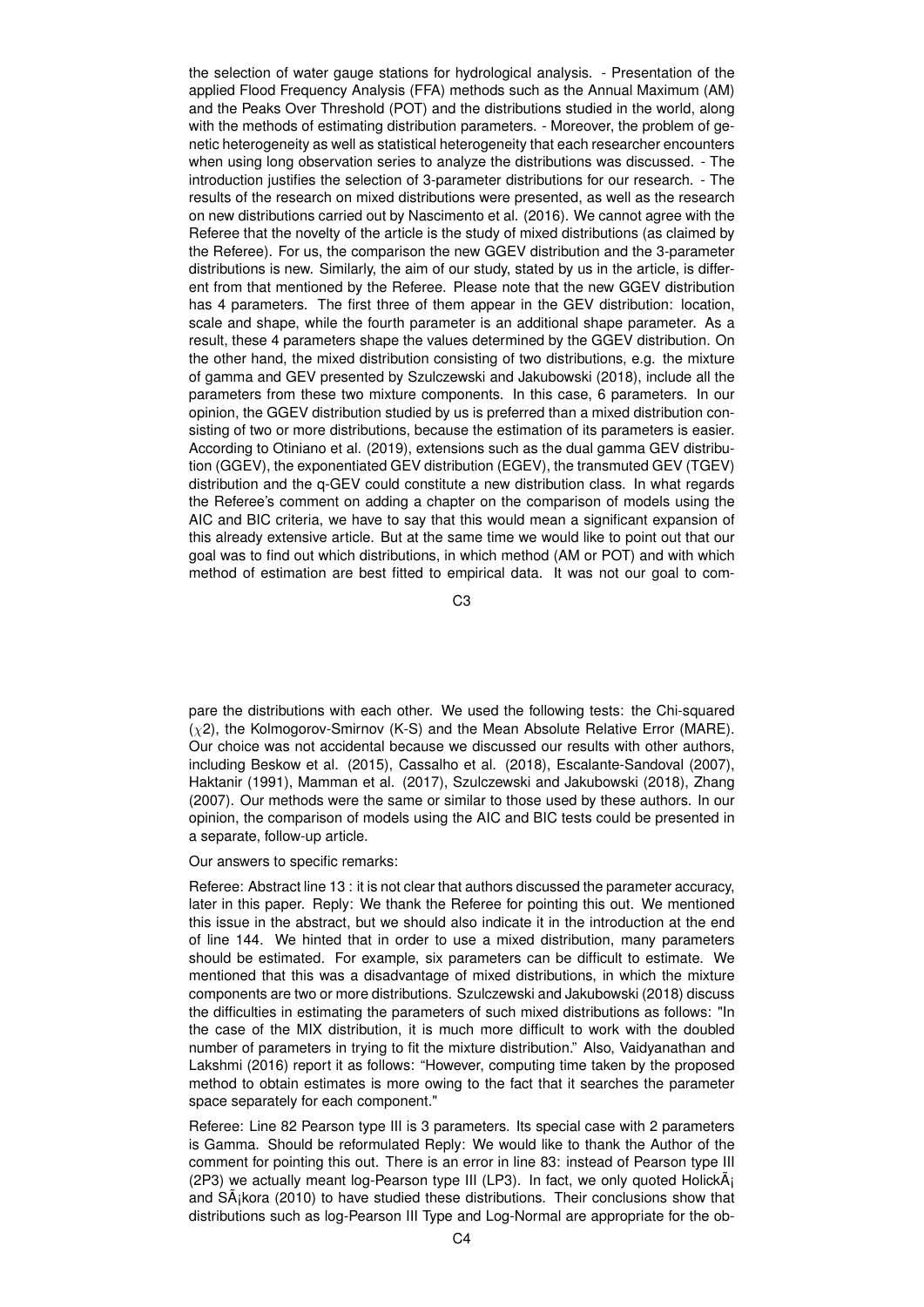servation series used.

Referee: Line 129 the term genetic is not clear here. Why this word? Authors may speak of flood generating processes. Reply: We thank the Referee for drawing our attention to the formulation of the problem of genetic heterogeneity. In this paragraph, we wanted to emphasize the problem of the emergence of genetic heterogeneity as well as statistical heterogeneity encountered by the researcher when using long observational series to analyze the distributions.

Referee: Line145 The 3 new distributions (The Dual Gamma Generalized Extreme Value Distribu-tion (GGEV), the Exponentiated Generalized Extreme Value Distribution (EGEV)) were presented in a certain context (See Nascimento et al. 2016 "In recent years, several common distributions have been generalized via exponentiation. Let  $G(x)$  be the cdf of any continuous baseline distribution..." and Eq. 4. This context should be recalled here. Otherwise the reader who does not know the work of Nascimento et al. and other similar works about extended distributions will not understand to general motivation of these "new" distributions Reply: We indicated that Nascimento et al. (2016) investigated 3 new distributions. However, they showed that the GGEV distribution gave the best results. Therefore, we decided to test it. In the methodology, we showed the formula for the probability density function.

Referee: Lines 153 to 161 should be reformulated in order to define the objectives and the next sections of the paper Reply: We propose to keep these lines as they are. In our opinion, goals have been defined and hypotheses have been set.

Referee: Line 160 why this hypothesis of the"best"? Authors may just say that they study the adequacy of GGEV Reply: When comparing the distributions with each other, authors such as Beskow et al. (2015), Cassalho et al. (2018), Haktanir (1991), Mamman et al. (2017), Szulczewski and Jakubowski (2018) used various tests of best fit. As the tests of the best fit, we also used the Chi-squared  $(\chi^2)$ , the Kolmogorov-Smirnov (K-S) and the Mean Absolute Relative Error (MARE). This allowed us to verify our hy-

 $C<sub>5</sub>$ 

pothesis that the GGEV distribution is the best-fitted distribution for the samples in the Upper Odra basin.

Referee: Line 169 what do authors mean by profil? water level? Reply: It is not water level. We mean the cross section of the river where the gauge station is located. The Referee is right. We should simplify it to: "The analyzed water gauge is located at km 18.43 of its course".

Referee: Line 172 is below meaning downstream? Reply: That's exactly what we meant. Thank you for pointing this out. We will rephrase it to: "One of the gauge stations (Turawa profile) is downstream of this reservoir".

Referee: Line 173upstream is more adequate than below Reply: We agree with the Referee. We will rephrase it to: "Another water gauge (Staniszcze Wielkie profile) is located upstream of the reservoir, and the distance from it to the reservoir is about 13.9 km".

Referee: Line 200 homogeneity tests Reply: Thank you for pointing this out. We agree with Referee.

Referee: Line 225 GEV and Pareto are linked if one considers the POT model. This should be noticed somewhere because authors selected GEV (exponentiated GEVs) while using POT. In general with POT we use Pareto. Reply: Thank you very much for this suggestion. We will consider this possibility in the introduction.

Referee: Line 255 why kurtosis while 3 parameters to fit? In general the smallest orders are used for distribution moments Reply: We agree with Referee. We should remove kurtosis in this sentence.

Referee: Line 259 Gamma is not listed line 246. This sentence should be removed line Reply: Line 259 should read 3P3 instead of gamma.

Referee: Line: 271 confidence level for what? Do authors study the parameters confidence intervals? Reply: This is the confidence level of the interval. We should add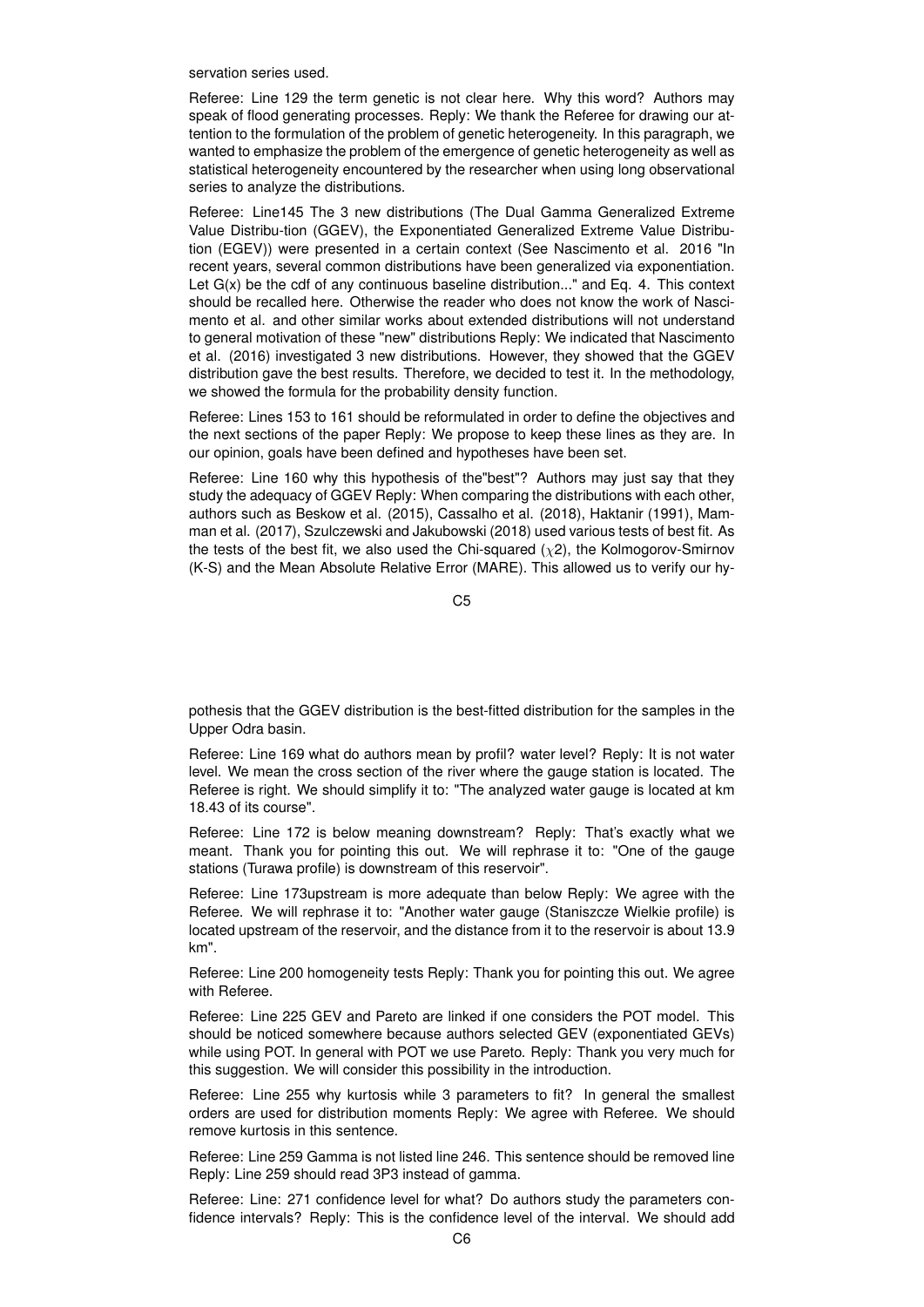Referee: Line 300 "One of the goals of this article was to propose a new GGEV distribution model in the AM and POT method" this is not fully documented. Reply: In our opinion, this is documented. We showed the results of the AM and POT methods as well as the distributions that were used in both methods.

Referee: Line 303 what is the reference of MARE test of adequacy? Reply: The MARE has been approximated in the methodology in lines 309-311. We refer to the methodology presented by Szulczewski and Jakubowski (2018).

Referee: Line 309 it is not clear how MARE is an index. Is it MAREor an index based on MARE? Reply: Using the MARE, we referred to the methods proposed by Szulczewski and Jakubowski (2018). We did this test in order to compare our results with theirs as they refer to the samples from the same basin. Szulczewski and Jakubowski (2008) mention that MARE is an index: "the MARE measure of fit, an index which is very close to the engineering intuition."

Referee: Line 314 A section on model comparison is missed. Because authors compare 3 parameter distributions to 4 parameter, specific criteria should be adopted such as BIC and AIC . Reply: We presented our standpoint on these issues in Reply to comment 2 of the general comments.

Referee: Line 318 are they significantly different from zero? If not, it is not a trend Reply: In our opinion, this was presented in the results.

Referee: Line 330 in POME application, to what extend are finding related to the level of the selected threshold? This could be more discussed. Reply: The SNHT test was performed in line with the methods proposed by Bezak (2014) and Rutkowska (2015). The discussion will be expanded.

Referee: Line 383 to compare fitting results of distributions involving a different number of parameters Ibelieve that AIC or BIC criteria are more appropriate. while this is

C<sub>7</sub>

currently found in theliterature, I do not believe on can rank distributions based on K-S results. K-S result isjust accepting or rejecting. The value by itself has not a real meaning. One can rankdistributions based of the performance of quantile estimation or parameter estimation(variance of standard error). Reply: The K-S test is recommended by Haktanir (1991), Mamman et al. (2017) and Zhang (2007). Additionally, the K-S test was also used by Beskow et al. (2015). We have been using it for several years among other tests in distribution studies. In addition, it is a test recommended by the Association of Polish Hydrologists. Moreover, Yilmaz and Çelik (2011) reported that: "An attractive feature of this test is that the distribution of the K-S test statistic itself does not depend on the underlying cumulative distribution function being tested. Another advantage is that it is an exact test (the chi-square goodness-of-fit test depends on an adequate sample size for the approximations to be valid)". Our standpoint on the issue of presenting a comparison between models using the AIC and BIC criteria is given in the reply to comment 2 of the general comments.

Referee: Line 410 empirical density (Kernel) should be reportedin Reply: Figures 5-7 show the theoretical distribution curves and, for comparison, the empirical distribution curves (Quantile function). In our opinion, this is sufficient. Below these curves, we have shown the probability density functions for different shape parameter values.

Referee: Figure 6 and figure 7 line 414 what is the reference to say that GEV distribution has a heavy tail? It is the case of Pareto, not for GEV as I know. May authors check according to El Adlouni et al. 2008 works (On the Tails of Extreme Event Distributionsin Hydrology. June 2008 Journal of Hydrology 355(1):16-33)? Reply: We must agree with the Referee. The wording was wrong. In this paper, we compared the tails of the two distributions shown in Figures 5-7. The description applies to figures 5-7. We wanted to show that the tail of the GGEV distribution is heavier than that of the LN3.

Referee: Line 430 "This indicates that the K-S test is stronger than the  $\chi$ 2 430 test." this is not clear. Why is it stronger? Is thre a physical reason for rejection? Reply: Maybe

it.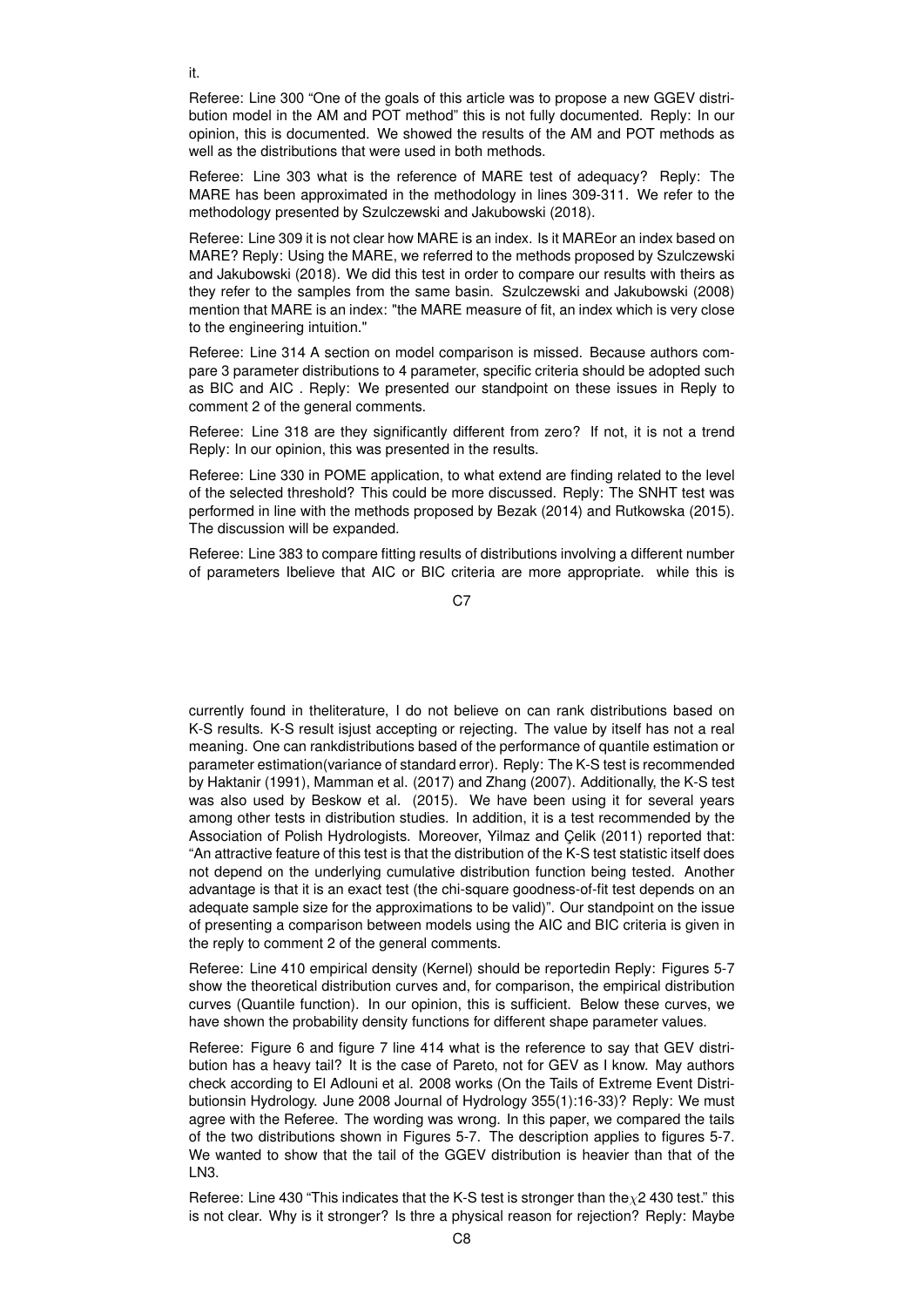the wording used was wrong. Both the literature and our results show that the K-S test is more powerful than  $\chi$ 2. This is also the conclusion that emerges from our results.

Referee: Line 436 point 5 . this is known from the beginning.It cannot be a conclusion Reply: We agree with the Referee. we will delete this conclusion.

Referee: Table 1 "Water gauge location  $\hat{A}$  IGz. what does it mean?geographic coordinates should be given source of Table 1 of what? Reply: Figures 1 and 2 complement the table. The table and the figures have a source. If it is necessary to enter the coordinates of water gauge stations, we will provide them. The parameters in Table 1 are used in hydrology. The water gauge location is given as the kilometer of the river course.

References Abida, H. and Ellouze M.: Probability distribution of flood flows in Tunisia. Hydrol. Earth Syst. Sci., 12, 703–714, 2008.

Alila, Y., and Mtiraoui, A.: Implications of heterogeneous flood-frequency distributions on traditional stream-discharge prediction techniques, Hydrol. Process., 16, 1065- 1084, https://doi.org/10.1002/hyp.346, 2002.

Bačová-Mitková, V. and Onderka, M.,: Analysis of extreme hydrological events on the Danube using the peak over threshold method. J. Hydrol. Hydromech., 58, 88–101, https://doi.org/10.2478/v10098-010-0009-x, 2010.

Beskow S., Caldeira, T. C., Mello, C. R., and Faria, L. C.: Guedes HAS Multiparameter probability distributions for heavy rainfall modeling in extreme southern Brazil, J Hydrol: Regional Stud 4,123–133, https://doi.org/10.1016/j.ejrh.2015.06.007, 2015.

Bezak, N., Brilly, M., and Šraj, M.: Comparison between the peaks over threshold method and the annual maximum method for flood frequency analyses, Hydrol. Sci. J., 59, 959-977, https://doi.org/10.1080/02626667.2013.831174, 2014.

Cassalho, F., Beskow, S., de Mello, C.R., de Moura, M. M., Kerstner, L., and Ávila, L. F.: At-Site Flood Frequency Analysis Coupled with Multiparameter Probability Distribu-

C9

tions, Water Resour. Manage., 32, 285-300, https://doi.org/10.1007/s11269-017-1810- 7, 2018.

Escalante-Sandoval, C.: Application of bivariate extreme value distribution to flood frequency analysis: a case study of Northwestern Mexico, Nat. Hazards, 42, 37–46, https://doi.org/10.1007/s11069-006-9044-7, 2007.

Gharib, A., Davies, E., Goss, G., and Faramarzi, M: Assessment of the combined effects of threshold selection and parameter estimation of generalized pareto distribution with applications to flood frequency analysis, Water, 9, 1-17, https://doi.org/10.3390/w9090692 , 2017.

Gruss, Ł., Wiatkowski, M., Buta, B., Tomczyk, P.: Verification of the Methods for Calculating the Probable Maximum Flow in the Widawa River in the Aspect of Water Management in the Michalice Reservoir, Annual Set The Environment Protection, 21, 566-585, 2019.

Gvoždíková, B., and Müller, M.: Evaluation of extensive floods in western/central Europe. Hydrol. Earth Syst. Sci., 21, 3715–3725, https://doi.org/10.5194/hess-21-3715- 2017, 2017.

Haktanir, T.: Statistical Modelling of Annual Maximum Flows in Turkish Rivers, Hydrol. Sci. J., 36, 367–389, https://doi.org/10.1080/02626669109492520, 1991.

Holicky, M., and Sykora, M.: Assessment of Flooding Risk to Cultural Heritage in Historic Sites. Journal Of Performance Of Constructed Facilities, 24,432-438; https://doi.org/10.1061/(ASCE)CF.1943-5509.0000053, 2010.

Hosking, J. R. M., Wallis, J. R., and Wood, E. F.: Estimation of the generalized extreme value distribution by the method of probability weighted moments, Technometrics, 27, 251-261, 1985.

Kidson, R., and Richards, K.S.: Flood frequency analysis: assumptions and alternatives, Prog. Phys. Geogr., 29,392–410, https://doi.org/10.1191/0309133305pp454ra,